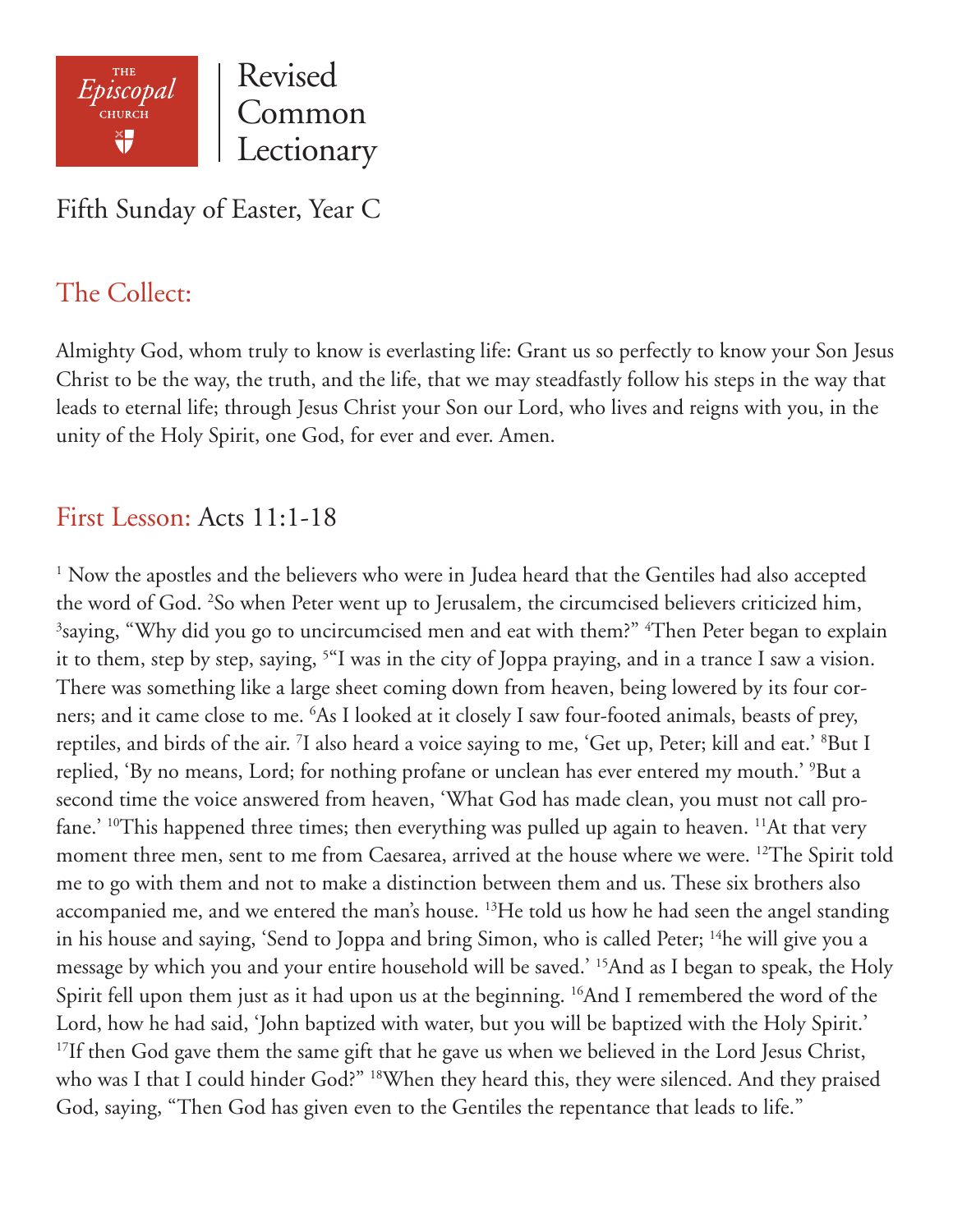### Psalm: Psalm 148

 1 Hallelujah! Praise the Lord from the heavens; \* praise him in the heights. 2 Praise him, all you angels of his; \* praise him, all his host. 3 Praise him, sun and moon; \* praise him, all you shining stars.  $4$  Praise him, heaven of heavens,  $*$  and you waters above the heavens. 5 Let them praise the Name of the Lord; \* for he commanded, and they were created.  $6$  He made them stand fast for ever and ever;  $*$  he gave them a law which shall not pass away. 7 Praise the Lord from the earth, \* you sea-monsters and all deeps; 8 Fire and hail, snow and fog, \* tempestuous wind, doing his will; 9 Mountains and all hills, \* fruit trees and all cedars; <sup>10</sup> Wild beasts and all cattle,  $*$  creeping things and winged birds; <sup>11</sup> Kings of the earth and all peoples,  $*$  princes and all rulers of the world; <sup>12</sup> Young men and maidens, \* old and young together. <sup>13</sup> Let them praise the Name of the Lord, \* for his Name only is exalted, his splendor is over earth and heaven. <sup>14</sup> He has raised up strength for his people and praise for all his loyal servants, \* the children of Israel, a people who are near him. Hallelujah!